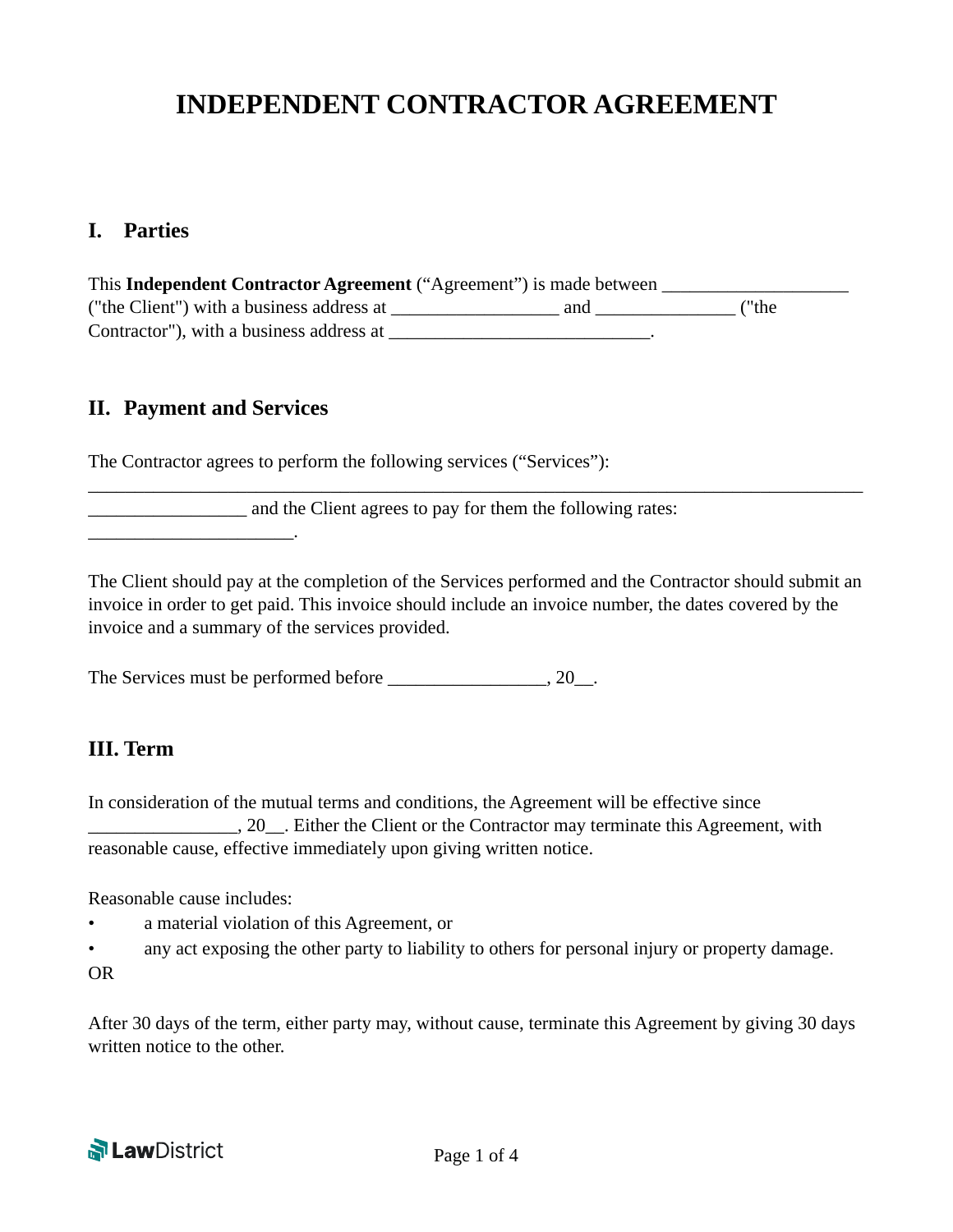# **IV. Expenses**

The Expenses should be paid by:

- $\Box$ The Contractor will be responsible for all expenses, including supplies, equipment, operating costs, business costs, employment costs, taxes, Social Security contributions/payments, disability insurance, unemployment taxes or others.
- $\Box$ The Client shall reimburse the Contractor for the following expenses that are attributable directly to work performed under this Agreement: The Contractor shall submit an itemized statement of the Contractor's expenses. The Client shall pay the Contractor within 30 days after receipt of each statement.

# **V. Intellectual Property Rights**

The Contractor acknowledges that during the performance of the Services it will be necessary for the Client to disclose certain confidential and proprietary information to the Contractor in order to perform duties under this Agreement. Accordingly, the Contractor will not disclose or use, either during or after the term of this Agreement, any proprietary or confidential information of the Client that could irreparably harm him or her.

Proprietary or confidential information includes:

- Written, printed, graphic, or electronically recorded materials furnished by the Client for the Contractor to use
- Any written or tangible information stamped "confidential," "proprietary," or with a similar legend, or any information that the Client makes reasonable efforts to maintain the secrecy of
- Business or marketing plans or strategies, customer lists, operating procedures, trade secrets, design formulas, know-how and processes, computer programs and inventories, discoveries, and improvements of any kind, sales projections, and pricing information
- Information belonging to customers and suppliers of the Client about whom the Contractor gained knowledge as a result of the Contractor's services to the Client, and
- Other:

# **VI. Confidentiality**

After performing the services, or at the Client's request, the Contractor shall deliver to the Client all materials in the Contractor's possession relating to the Client's business. Any Confidential Information

**N** LawDistrict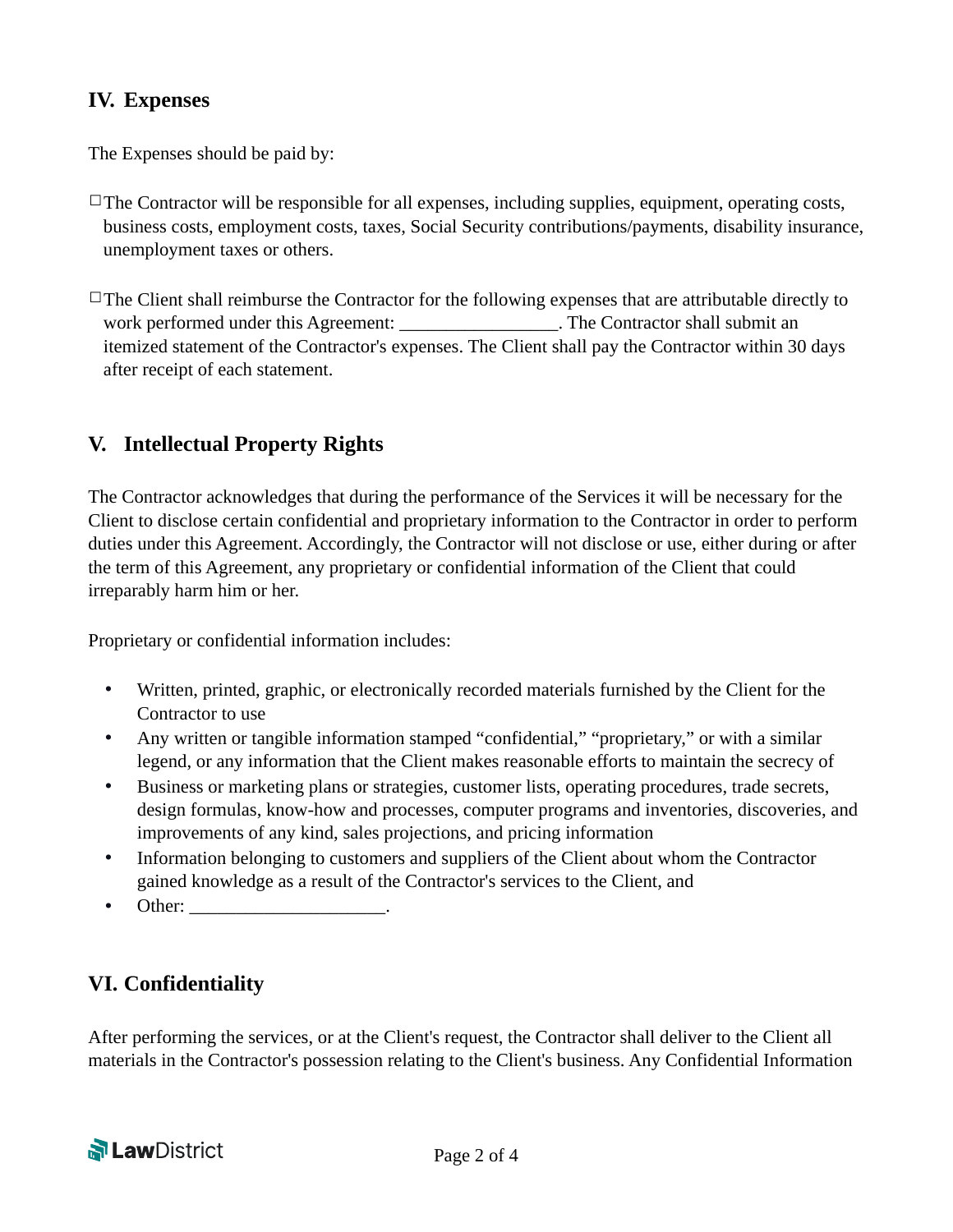that the Contractor accesses or develops in connection with the services shall be subject to the terms and conditions of this clause.

The Contractor agrees to treat all Confidential Information as strictly confidential, not to disclose Confidential Information or permit it to be disclosed, in whole or part, to any third party without the prior written consent of the Client, and not to use any Confidential Information for any purpose except as required in the performance of the services. You shall notify the Client immediately in the event you become aware of any loss or disclosure of any Confidential Information.

#### **VII. Relationship to the Parties**

The Contractor has an independent contractor status, and neither the Contractor nor the Contractor's employees or contract personnel are, or shall be deemed, the Client's employees. In its capacity as an independent contractor, the Contractor agrees and represents, and the Client agrees, as follows:

- The Contractor has the right to perform services for other clients during the term of this Agreement.
- The Contractor has the sole right to control and direct the means, manners, and methods to follow in order to perform the Services properly.
- The Contractor has the right to hire assistants as subcontractors or to use employees to provide the services required by this Agreement. The Client shall not hire, supervise, or pay any assistants to help the Contractor
- Neither the Contractor nor the Contractor's employees or contract personnel shall be required to wear any uniforms provided by the Client.
- The Client shall not give any training in the professional skills necessary to properly perform the Services to the Contractor or the Contractor´s employees or contract personnel.
- Neither the Contractor nor the Contractor's employees or contract personnel shall be required by the Client to devote full time to the performance of the services required by this Agreement.

# **VIII. Governing Law**

This Agreement shall be governed under the laws in the State of  $\blacksquare$ 

# **IX. Additional Terms and Conditions**

\_\_\_\_\_\_\_\_\_\_\_\_\_\_\_\_\_\_\_\_\_\_\_\_\_\_\_\_\_\_\_\_\_\_\_\_\_\_\_\_\_\_\_\_\_\_\_\_\_\_\_\_\_\_\_\_\_\_\_\_\_\_\_\_\_\_\_\_\_\_\_\_\_\_\_\_\_\_\_\_\_\_\_ \_\_\_\_\_\_\_\_\_\_\_\_\_\_\_\_\_\_\_\_\_\_\_\_\_\_\_\_\_\_\_\_\_\_\_\_\_\_\_\_\_\_\_\_\_\_\_\_\_\_\_\_\_\_\_\_\_\_\_\_\_\_\_\_\_\_\_\_\_\_\_\_\_\_\_\_\_\_\_\_\_\_\_ \_\_\_\_\_\_\_\_\_\_\_\_\_\_\_\_\_\_\_\_\_\_\_\_\_\_\_\_\_\_\_\_\_\_\_\_\_\_\_\_\_\_\_\_\_\_\_\_\_\_\_\_\_\_\_\_\_\_\_\_\_\_\_\_\_\_\_\_\_\_\_\_\_\_\_\_\_\_\_\_\_\_\_ \_\_\_\_\_\_\_\_\_\_\_\_\_\_\_\_\_\_\_\_\_\_\_\_\_\_\_\_\_\_\_\_\_\_\_\_\_\_\_\_\_\_\_\_\_\_\_\_\_\_\_\_\_\_\_\_\_\_\_\_\_\_\_\_\_\_\_\_\_\_\_\_\_\_\_\_\_\_\_\_\_\_.